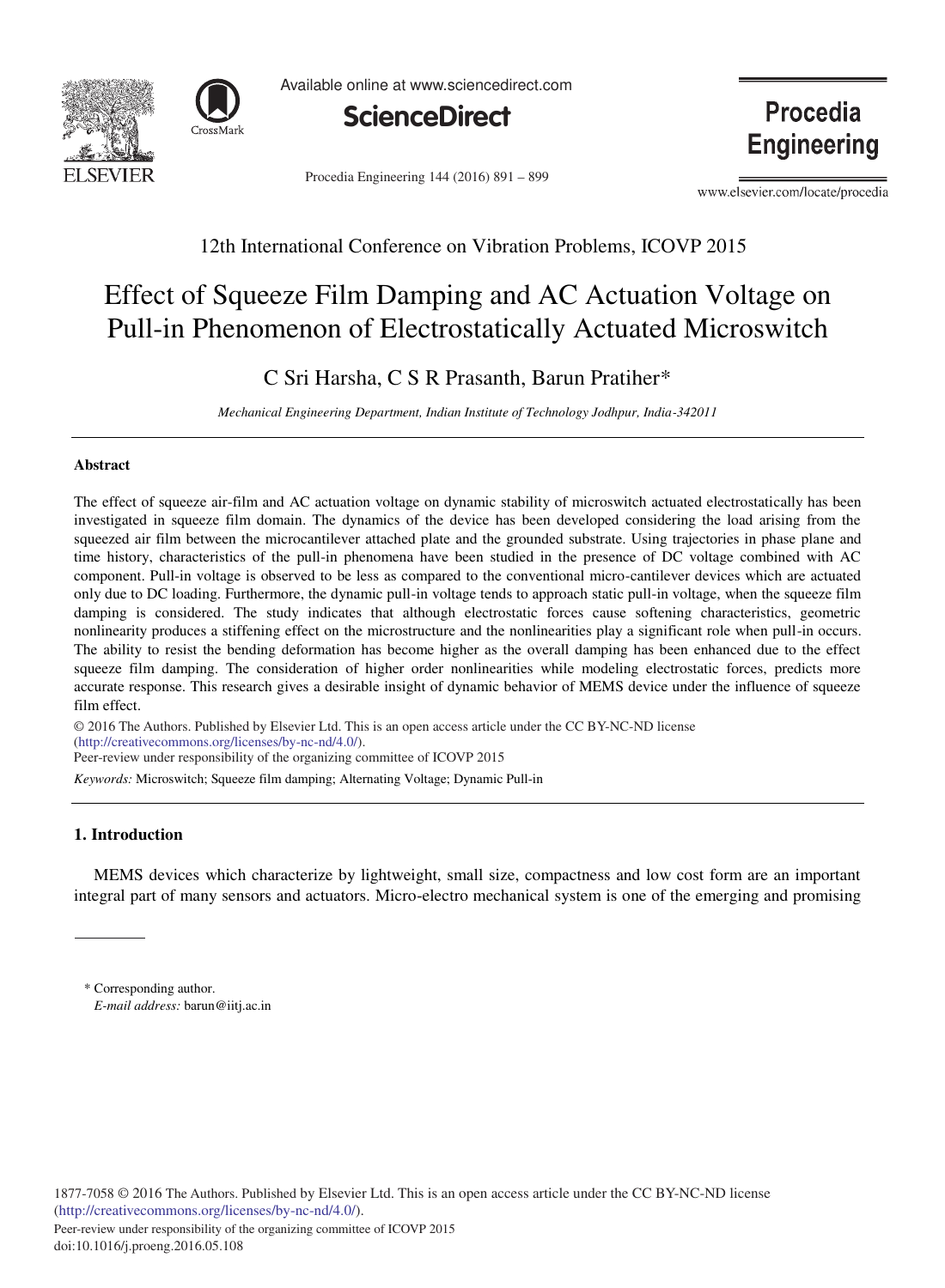technologies that have the ability to revolutionize both Industrial as well as consumer products. For designing Bio-MEMS devices, the study of their interaction with environmental fluid has always been a major consideration. Recently, it has been discovered that it is essential to consider the effects of various micro-fluidics phenomena, including squeezed film damping in the design of other MEMS devices like sensors and RF switches. Various techniques for predicting the dynamic performance of MEMS devices and estimating the effect of squeeze film damping due to the air-gap between the vibrating microstructure and a fixed substrate are presented in [1]. The squeeze-film damping can be modeled using the Reynolds equation derived from the Navier–Stokes equations and the continuity equation for simple structures. Keating [2] presented governing equations for quasi-steady and viscous-dominant compressible and incompressible fluids in devices, where the gap is much smaller than the plate width. Knudsen number (*Kn*), which is defined as the ratio of the mean free path of the gas molecule to the characteristic length of the flow is an important parameter in determining squeeze film damping. Modelling based on the modified Reynolds equation including inertia effects underestimates the damping due to end effects.However, it correctly predicts the trend for lower Knudsen numbers (Kn<10) as mentioned in [3]. For a complex structure, the squeeze-film damping is modeled on the assumption of continuum [4-6]. Li and Hu [7] presented an analytical molecular dynamics model for estimating the squeeze-film damping of a perforated microplate in case of high Knudsen numbers (Kn  $> 10$ ). Pandey and Pratap [8] presented the compact formula obtained for computing the squeeze film damping in MEMS cantilever resonators. This formula is valid for all flexural modes and beam geometries with a large range of width to length ratios. Steeneken et al. [9] proposed a model that predicts damping force by using speed and acceleration, determined by differentiating the measured motion.

Considering the operation reality, applied voltage often appears in varied fashions of DC voltage (step voltage), AC voltage (harmonic like voltage) and combined DC and AC voltage. Estimating only the static pull-in condition will be ill-suited for investigating suitably the structural stability and sensitiveness of the device due to pull-in phenomenon. Hence, it is extremely necessitated to evaluate and predict the dynamic pull-in rather than static pull-in when the device is actuated by the bias voltage source. Accurate determination of pull-in voltage phenomenon which causes MEMS device to collapse if the drive voltage exceeds the permissible limit is critical in design process as it determines sensitivity and instability of device. Accurate model prediction evidently needs to be considered for the effective design for applications that operate in and around pull-in zone. Considering the advantages of using electrostatic MEMS, accurate mathematical model representing the physical system of MEMS is important for designing safe and efficient MEMS devices. Here we propose one such model that considers all the effects with respect to electrostatic forces in MEMS and also focuses on challenges that arise due to influence of nonlinearities, while modeling the mechanical behavior of MEMS devices and mainly their dynamics behavior.

# **Nomenclature**

- *v* The transverse deflection of beam
- $b<sub>b</sub>$  The width of the beam
- c The cross-sectional area
- *d*<sup>0</sup> The initial gap between electrode and the beam
- *I* The moment of inertia of the beam
- *Y* The *Y*oung's modulus
- $\rho$  The material density
- *h* **Thickness of the plate**
- $\mu$  The air viscosity
- *M* The mass of rigid plate
- *LC* The distance from beam end to the center of rigid plate
- The damping coefficient
- *V* Applied DC Voltage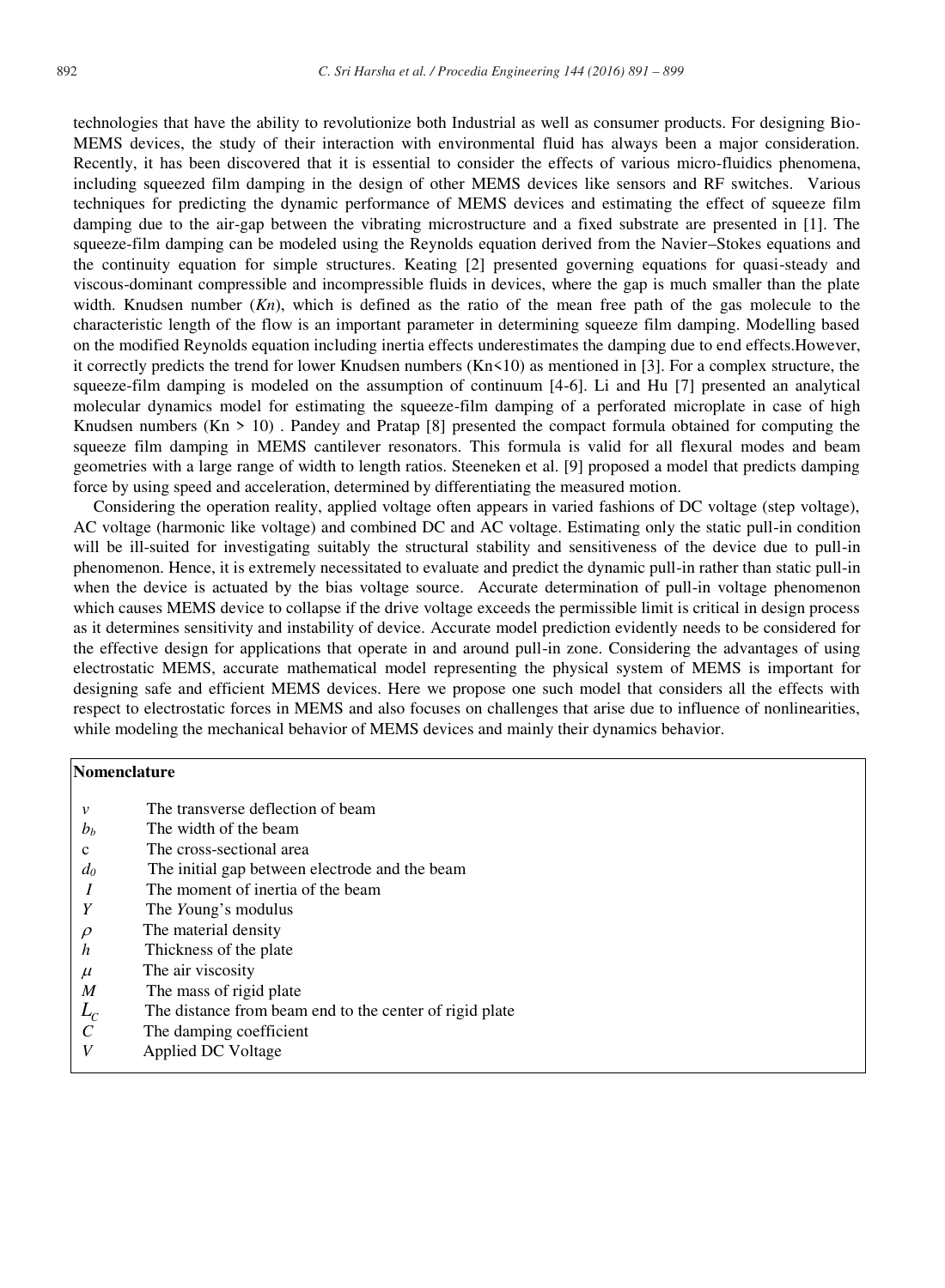## **2. Model Description**

A schematic diagram of MEMS switch, characterized by a microcantilever attached plate based device, which is actuated by combined AC as well as DC loading, is illustrated in Fig. 1. A standard Euler-Bernoulli principle has been adopted in order to depict the dynamic characteristics of the present MEMS device as well as describing its workability under combined DC and AC Actuation.



Fig.1: Schematic diagram of MEMS Switch

The nonlinear governing equation of motion has been expressed in terms of transverse direction.

$$
\rho A \frac{\partial^2 v}{\partial t^2} + EI \left[ v'''' + \psi'(v'v'') \right] + \rho A \left[ v' \int_{L_b}^{\pi} \int_0^{\xi} (\dot{v}v' + \dot{v}'^2) d\xi d\eta \right]' + \frac{\mu b_b^3}{(d_0 - v)^3} \frac{\partial}{\partial t} (d_0 - v)
$$
  

$$
= \frac{\varepsilon_0 b_b V^2}{2(d_0 - v)^2} \left[ 1 - \frac{\left(\frac{d_0}{L_b}\right)^2}{d_0^2} \left\{ v'^2 + 2(d_0 - v) v'' \right\} \right] \left\{ H(x - L_1) H(L_2 - x) \right\}
$$

Subjected to Boundary conditions:

at 
$$
x = 0
$$
,  $v(0,t) = 0$ ,  $v'(0,t) = 0$ ;  
at  $x = L$ ,  $Elv'''(L,t) = M\ddot{v}(L,t) + Ml_c\ddot{v}'(L,t)$ ,  
 $Elv''(L,t) = -l_cM\dot{v}(L,t) + 4M_c^2\ddot{v}'/3(L,t)$ .  
1(b)

Using inextensible condition of the beam i.e.,  $(1+u')^2 + v'^2 = 1$  where the longitudinal displacement and transverse displacement are represented by  $u(x,t)$  and  $v(x,t)$  along with Hamilton's principle, and substituting nondimensional parameters: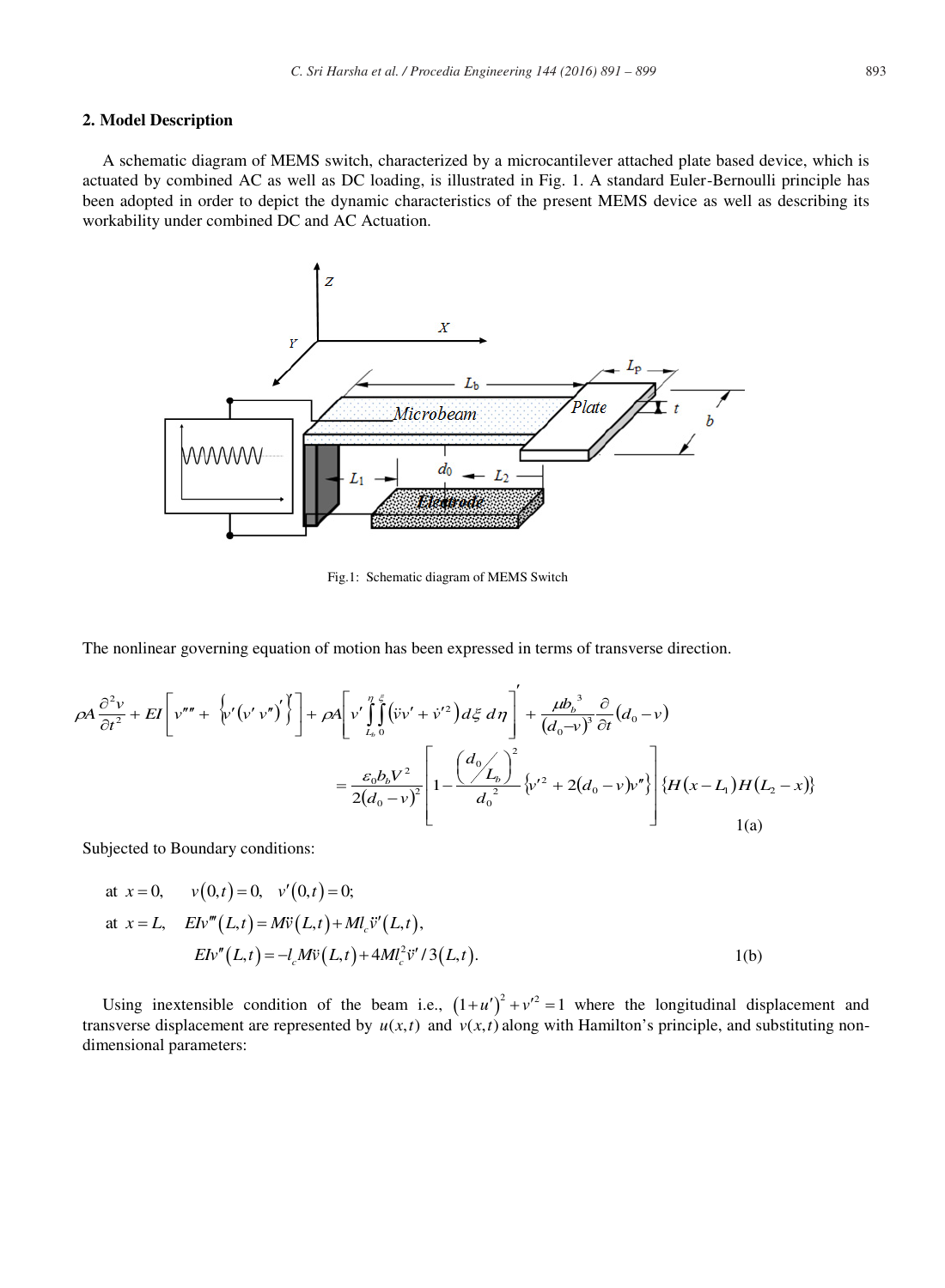$$
s = (x/L_b), \qquad \tau = t (EI / \rho A L_b^4)^{1/2}, \qquad w = (v/d_0), \qquad \beta = (d_0 / L_b)^2, \qquad \alpha = (6\varepsilon_0 L_b^4 / Eh^3 d_0^3)^{1/2}, \qquad \overline{L}_2 = (L_2 / L_b),
$$

 $\bar{c} = c(L_b^4 / EI\rho A)^{1/2}$ ,  $\bar{\mu} = \mu(b_b / d_0) (\rho A L_b^4 / EI)^{1/2}$ ,  $L = (L_c / L_b)$ ,  $\bar{L}_1 = (L_1 / L_b)$ , and  $\bar{M} = (M / \rho A L_b)$  into the

equation (1), one may obtain the following equation on motion.

$$
\frac{\partial^2 w}{\partial \tau^2} + w'''' + \beta \left[ w' \left( w'w'' \right)' \right] + \beta \left[ w' \int_1^{\overline{\eta}} \int_0^{\overline{z}} \left( \dot{w}w' + \dot{w}'^2 \right) d\overline{\xi} d\overline{\eta} \right]' + \frac{\mu b_b^3}{\left( 1 - w \right)^3} \frac{\partial}{\partial \tau} (1 - w)
$$

$$
= \frac{\alpha}{\left( 1 - w \right)^2} \left[ 1 - \frac{\beta}{3} \left\{ w'^2 + 2(1 - w)w'' \right\} \right] \left\{ H \left( s - \overline{L}_1 \right) H \left( \overline{L}_2 - s \right) \right\} \tag{2(a)}
$$

Subjected to boundary conditions are as:

at 
$$
s = 0
$$
,  $w = 0$ ,  $\frac{\partial w}{\partial s} = 0$ ,  
at  $s = 1$ ,  $w''' = M \frac{\partial^2 w}{\partial \tau^2} + M L \frac{\partial^3 w}{\partial \tau^2 \partial s}$ ,  $w'' = -L M \frac{\partial^2 w}{\partial \tau^2} - \frac{4}{3} M L^2 \frac{\partial^3 w}{\partial \tau^2 \partial s}$ . (2(b)

The dynamic pull-in instability relies exhaustively on the time dependent terms viz., inertial nonlinearity, air-film damping and AC component of a bias voltage. As the dimension of air-gap is smaller as compared to the other lateral dimensions of the substrate, the effect of air-film damping is inevitably significant. Hence, the influences of squeeze film damping in calculating the dynamic pull-in voltage, which often considers as the structural limitation is inevitable for smaller air-gap thickness. Here, the primary aim is to investigate the impact of squeeze film damping on the dynamic pull-in instability of the microswitch under alternating actuation. A precise higher order of squeeze

film  $\left(\overline{\mu}b_b^3/(1-w)^3\right)\frac{\partial}{\partial\tau}(1-w)$  $(-w)^3 \left( \frac{\partial}{\partial \tau} (1-w) \right)$  has been considered in obtaining the pull-in voltage in dynamic condition.

Neglecting the terms of higher order distribution of electrostatic pressure, higher order of squeeze film and nonlinear geometric and inertial, the present equation of motion can also identically represent with the equation obtained in [10] assuming small deflection. Nonetheless, the outcomes obtained here are distinct and included various facets of MEMS technology to develop an accurate mathematical model with pertinent quality assessment of pull-in instability in electrostatically actuated MEMS devices.

#### **3. Generalize Decomposition**

Dynamics of deflection of the micro beam actuated electrostatically actuation can be written as:

$$
w(s,\tau) = \sum_{n=1}^{n} \gamma_j(s) e^{i\omega \tau}, \qquad n = 1, 2, 3 \cdots \infty, \qquad 0 \le s \le 1.
$$
 (3)

Here,  $e^{i\omega\tau}$  is the time modulation and  $\gamma_j(s)$  is an admissible function. Following admissible function of i<sup>th</sup> mode has

used similar to that of the eigen-function of the cantilever beam with extended tip mass expressed as

$$
\gamma_n(s) = \{cosh(\beta_n s) \cdot cos(\beta_n s)\} + \Gamma_n\left(sinh(\beta_n s) - sin(\beta_n s)\right). \tag{4}
$$

Here,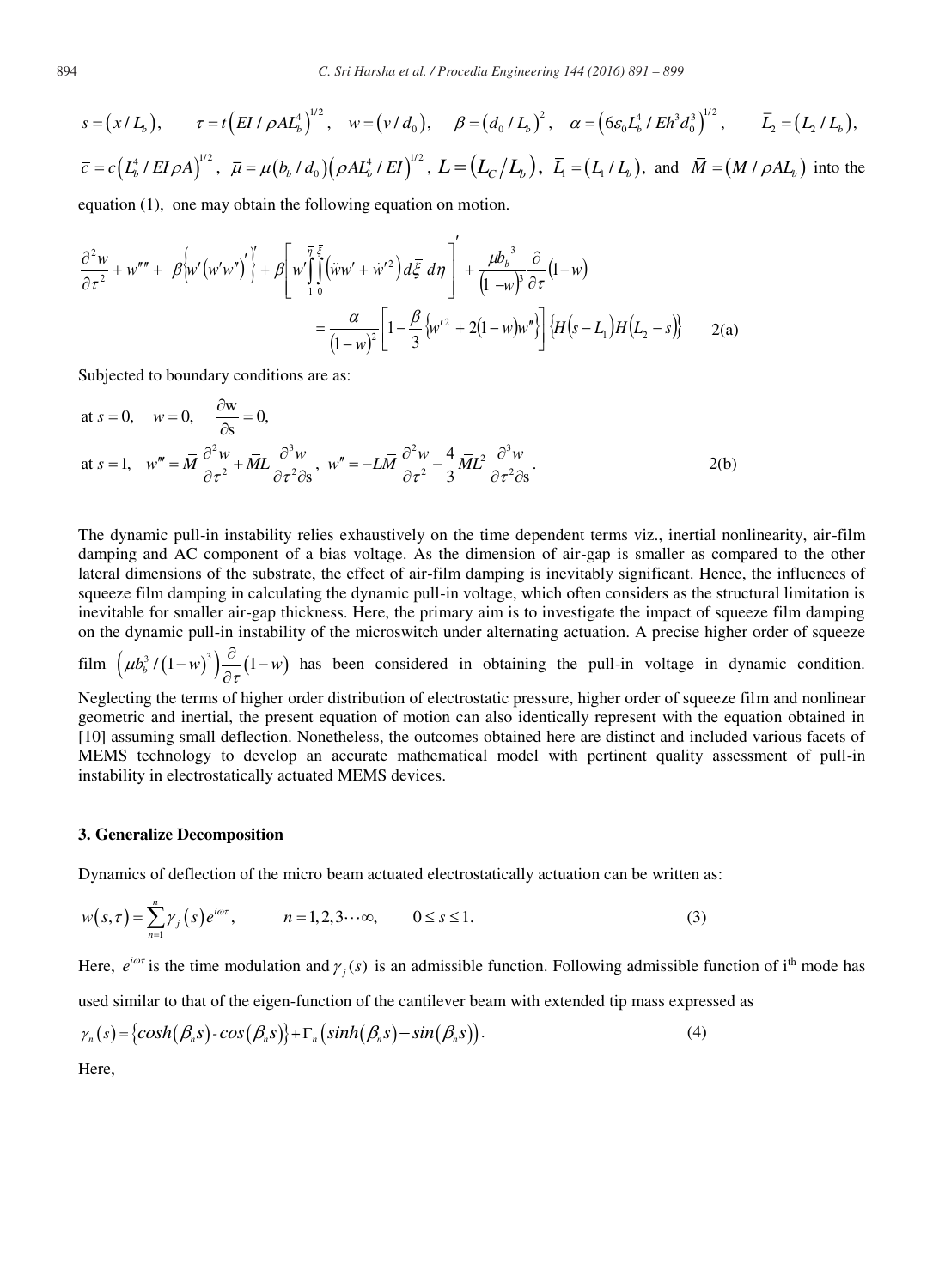$$
\Gamma_n = \frac{\sin \beta_n s \left(1 - \overline{M} \beta_n^2 L\right) - \sinh \beta_n s \left(1 - \overline{M} \beta_n^2 L\right) + \left(\overline{M} \beta_n\right) \left\{ \cos \beta_n s - \cosh \beta_n s \right\}}{\cos \beta_n s \left(1 - \overline{M} \beta_n^2 L\right) - \cosh \beta_n s \left(1 + \overline{M} \beta_n^2 L\right) + \left(\overline{M} \beta_n\right) \left\{ \sin \beta_n s - \sinh \beta_n s \right\}}
$$

The value  $\beta_n$  can be obtained from the following frequency equation.

$$
1 + \frac{1}{3} L^2 \overline{M} \beta_n^4 + \cos \beta_n \cosh \beta_n \left( 1 - \frac{1}{3} L^2 \overline{M} \beta_n^4 \right) + \cos \beta_n \sinh \beta_n \left( \overline{M} \beta_n - \frac{4}{3} L^2 \overline{M} \beta_n^3 \right) - \cosh \beta_n \sin \beta_n \left( \overline{M} \beta_n + \frac{4}{3} L^2 \overline{M} \beta_n^3 \right) - 2 \frac{4}{3} L \overline{M} \beta_n^2 \sinh \beta_n \sin \beta_n = 0.
$$
 (5)

By adopting the Galerkin's techniques, the weighting function has been selected similar to that of admissible function  $(4)$ .

#### **4. Results and discussion**

The resulting differential equation (1) has been solved by numerically integrating using standard fourth order Runge-Kutta scheme. As the governing equation includes number of nonlinear terms, it is expected to have multiple solutions which are strictly controlled by the initial guess and convergence criteria. The two aspects i.e., effect of squeeze film and AC actuation on the estimation of dynamic stability of microswitch has been presented. The trajectories have been plotted in the phase plane in estimating the pull-in voltage by investigating the intersection of these trajectories with the horizontal axis passing through the origin. The obtained dynamic pull-in voltages have been verified by plotting the time response for various applied voltage. Here, the trajectories in the phase plane have been plotted for the both un-damped and system with squeeze film for a microswitch considering higher order deflection which takes care of geometric and inertial nonlinearities in addition to higher order of electrostatic force that were not explored earlier. Here, nonlinearity of squeeze film has also taken into consideration in calculating the pull-in voltage. The dynamic pull-in instability has been evident by the monoclinic orbits passing through the saddle-node or degenerate singularity when subjected to a step input voltage. Hence, the dynamic pull-in instability takes place due to the presence of monoclinic bifurcation as the periodic orbits collides with saddle-node point.

In subsection 4.1, the ascendency of squeeze air-film for on pull-in occurrence has been illustrated whereas in subsection 4.2, effect of alternating actuation in the development of pull-in instability has been described.

#### *4.1. Effect of squeeze film damping*

The rate of varying the applied voltage is negligible while applying a constant DC source. Hence, for estimating the static pull-in voltage, the effect of time variant terms has been eliminated. However, to accurately understand the benefits and limitation of the device, only the estimation of static pull-in voltage of the device is highly inappropriate when a bias voltage is applied. Hence, the pecdiction of critical voltage at which pull-in occures needs to re-evaluate under the consideration of micro-beam dynamics.

Since the static pull-in occurrence is irrespective of the presence of damping as well as the inertia terms, therefore applied voltage at which static pull-in occurs results a surplus of electrostatic force over the restoring force. It has been observed that the microbeam with higher flexural stiffness requires higher applied voltage to become statically unstable due to pull-in. Pull-in deflection due to static voltage has been shown in Fig. 2 and it is being observed that maximum deflection has occurred at applied voltage closest to 6.215. The pull-in instability occurs at voltage 5.375 when a bias voltage is applied as compared to the static counter-part and it has been observed that stability of the system loses at a voltage less than that of static pull-in voltage i.e., nearly 86% of the pull-in voltage in static condition. Hence, for smooth and safe operation, designer must consider the voltage causing dynamic pull-in voltage as a limitation while designing the microsystems that run under a bias voltage source. Furthermore, it is noticed that the dynamic pull-in voltage occurs at voltage within the range of 85- 95 % of static counter-part for undamped system under the influences of different design parameters.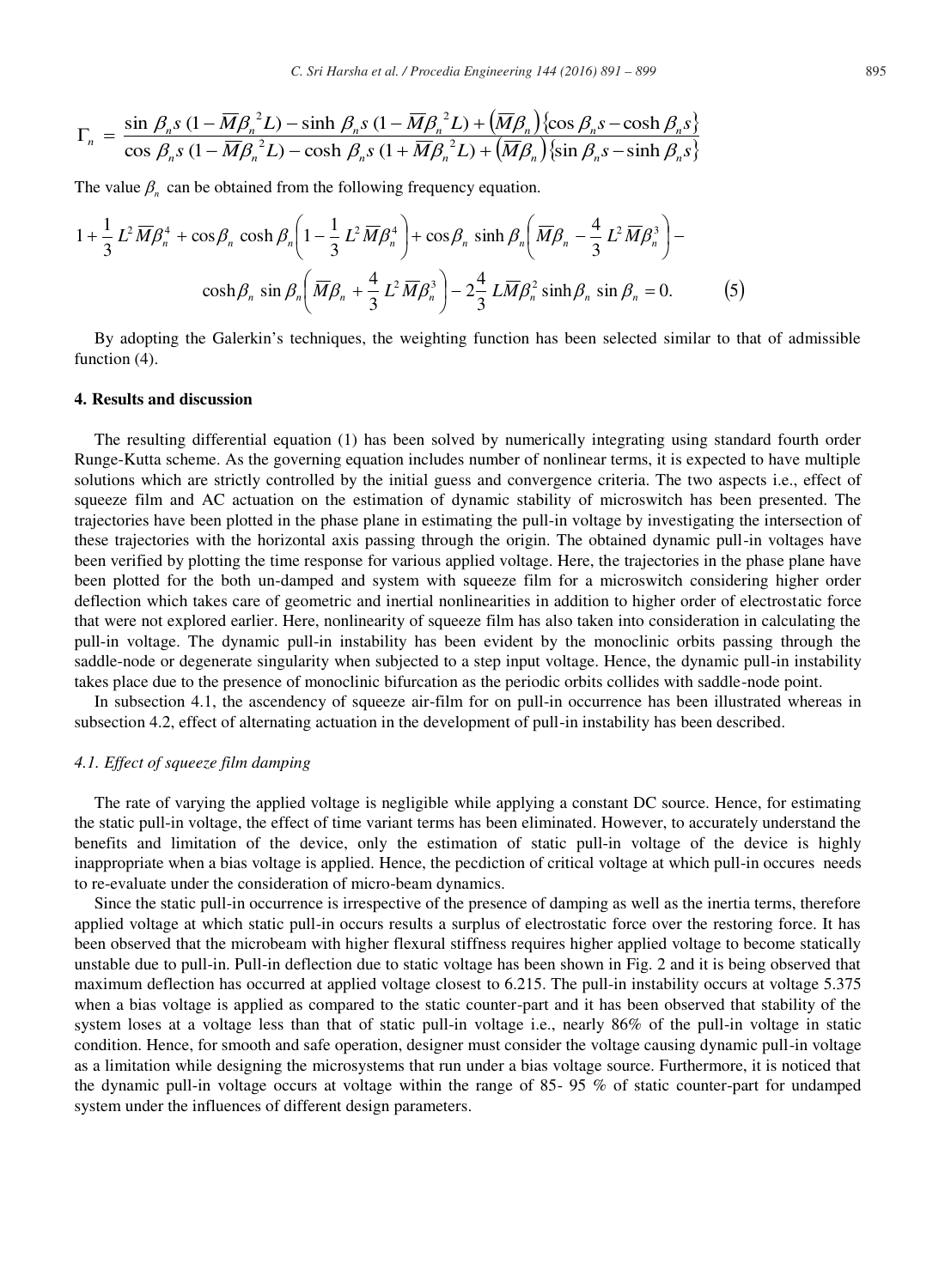

Fig. 2: Static pull-in at beam end ( $W_{L_b}$ ) and plate at end ( $W_{L_b + L_p}$ ) under actuation voltage for  $d_0 / L_b$  $)^2 = 4.4e^{-5}$ .



Fig. 4: Dynamic pull-in voltage of under-damped system with squeeze film for electrode length 45  $\mu$ m,  $\beta = 4.4 e^{-5}$ , and



Fig. 3: Dynamic pull-in occurrence for system without considering the squeeze film damping for  $(d_0/L_b)^2 = 4.4e^{-5}$ , and electrode length  $45 \mu m$ .



Fig. 5: Dynamic pull-in of (A) undamped system and (B) system with squeeze film effect

 $\mu = 1.86 \times 10^{-5} \text{ N.s/m}^2$ .

It is often inevitable to forsake the effect of squeeze film in estimating the structural stability due to pull-in phenomenon where most of the MEMS devices are modeled as parallel plate or beams that confine a very thin air film between the microstructure and substrate. The building-up pressure in the air-gap for the viscous flow of airfilm due to the dynamic motion of the microstructure opposes the movement of the microstructure. This development will help the system response amplitude getting down and hence, a high applied bias voltage is required to the system become collapsed onto the ground. This is why the effect of squeeze film or viscous damping

is undesirable during the performance of microswitch/micro-gripper as it works moving into and out of the side due to pull-in occurrence to alternate ON and OFF condition of the electrostatically actuated microswitch/grippers. Howbeit, when the MEMS devices are designed to work as sensors, and actuators, it is expected to perform safely and smoothly within a reasonable range of applied voltage. In that sense, the range of applied voltage is moderately enhanced by the effect squeeze film damping and it has been observed that the microstructure with a relatively small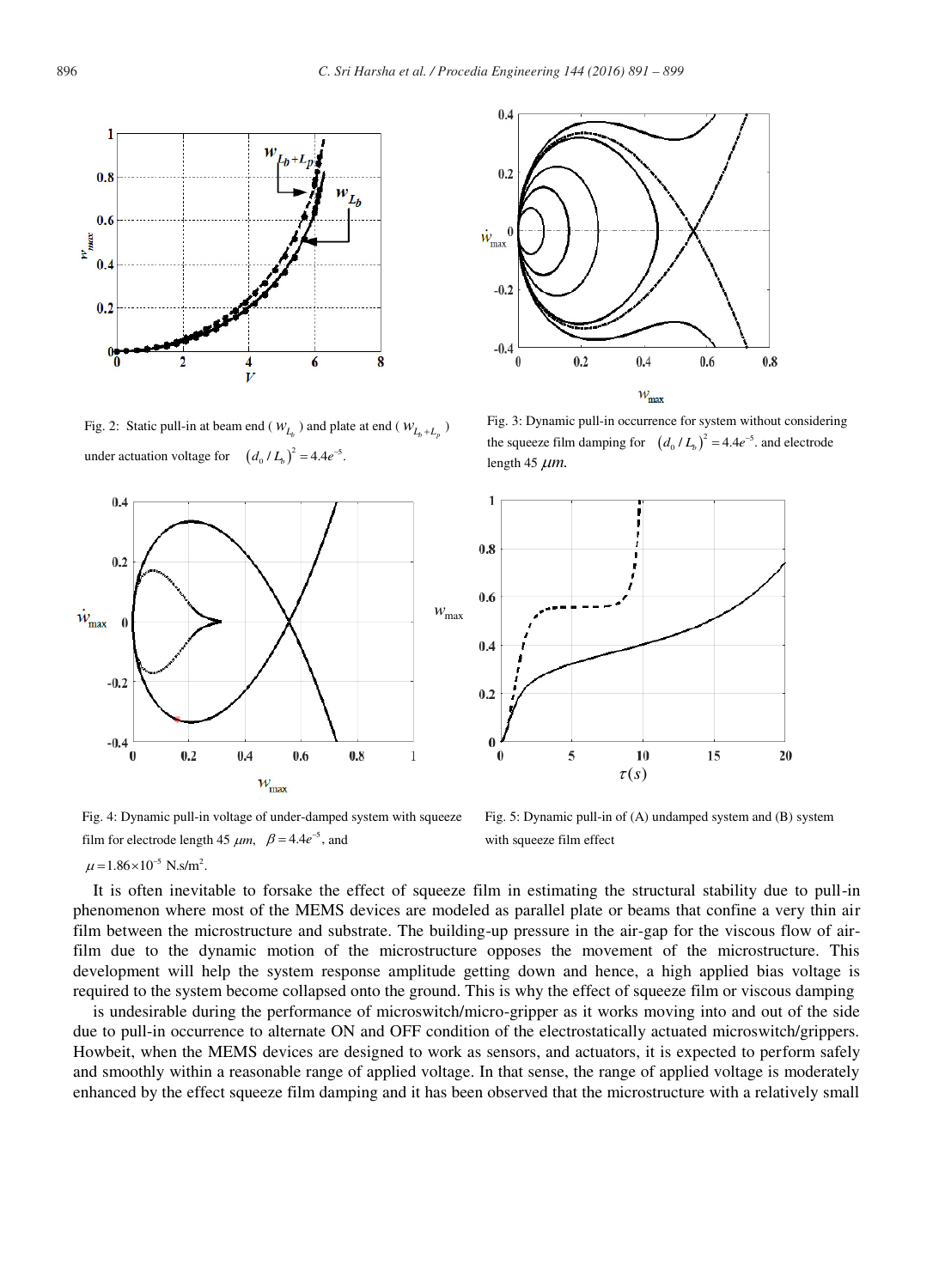air-gap works perfectly in higher range of applied bias voltage. The deflection of the microstructure has been shortened due to the presence of squeeze film thickness as shown in Fig. 4 and it has been observed that maximum pull-in deflection occurred at a applied voltage equal to 5.375 without considering the squeeze film effect i.e., undamped system, which comes around 86% of static pull-in voltage. The critical voltage has become increased to 6.1 for flattering dynamically unstable in the presence of squeeze film damping. The stability of the system has improved nearly 14 % for a low value of effective damping  $\mu$  as compared to the case of without considering squeeze film damping. This percentage may increase for a higher value of damping ratio  $\bar{\mu}$ . Hence, it is truly evident that the inertia effect gets belittled by the presence of squeeze film in between the microstructure and substrate. It is interesting to note that the pull-in deflection  $(w_{\text{max}})$  at critical applied voltage has found to be around 0.32 as compared to 0.54 for the system without considering the squeeze air-film. Hence, the amplitude of dynamic motion has significantly foreshortened in the shadow of air damping and effective air-gap is reduced as highly viscous boundary layer has being introduced at the surface of substrate.

# *4.2. Effect of Alternating Voltage*

Calculating or estimating the static pull-in voltage only while designing a MEMS device is appropriate if the rate of varying a bias voltage is insignificant i.e.,  $dV \approx 0$  at time  $dt \neq 0$ . Hence, it is highly demanded as an important design parameter to evaluate the dynamic pull-in voltage rather than determining the static pull-in voltage when the device is performed under a bias source of voltage. Interesting, it has been discovered that the point of dynamic instability does not significantly influenced by the scaling of fluctuation voltage about a steady DC voltage as shown in Figs. 6 and 7. Unlike step input, here pull-in instability has been developed due to dynamic bifurcation instead of static bifurcation and homoclinic orbits collide with hopf bifurcation rather saddle-node bifurcation. At this critical point, the period of periodic orbit becomes infinity and yielding an infinite duration to become the system as global unstable.





Fig. 6: Dynamic pull-in occurrence for system without considering the squeeze film damping for  $(d_0/L_b)^2 = 4.4e^{-5}$ . and electrode length  $45 \mu m$ .

Fig. 7: Dynamic pull-in voltage of under-damped system with squeeze film for electrode length 45  $\mu$ m,  $\beta = 4.4e^{-5}$ , and

 $\mu = 1.86 \times 10^{-5}$  N.s/m<sup>2</sup>.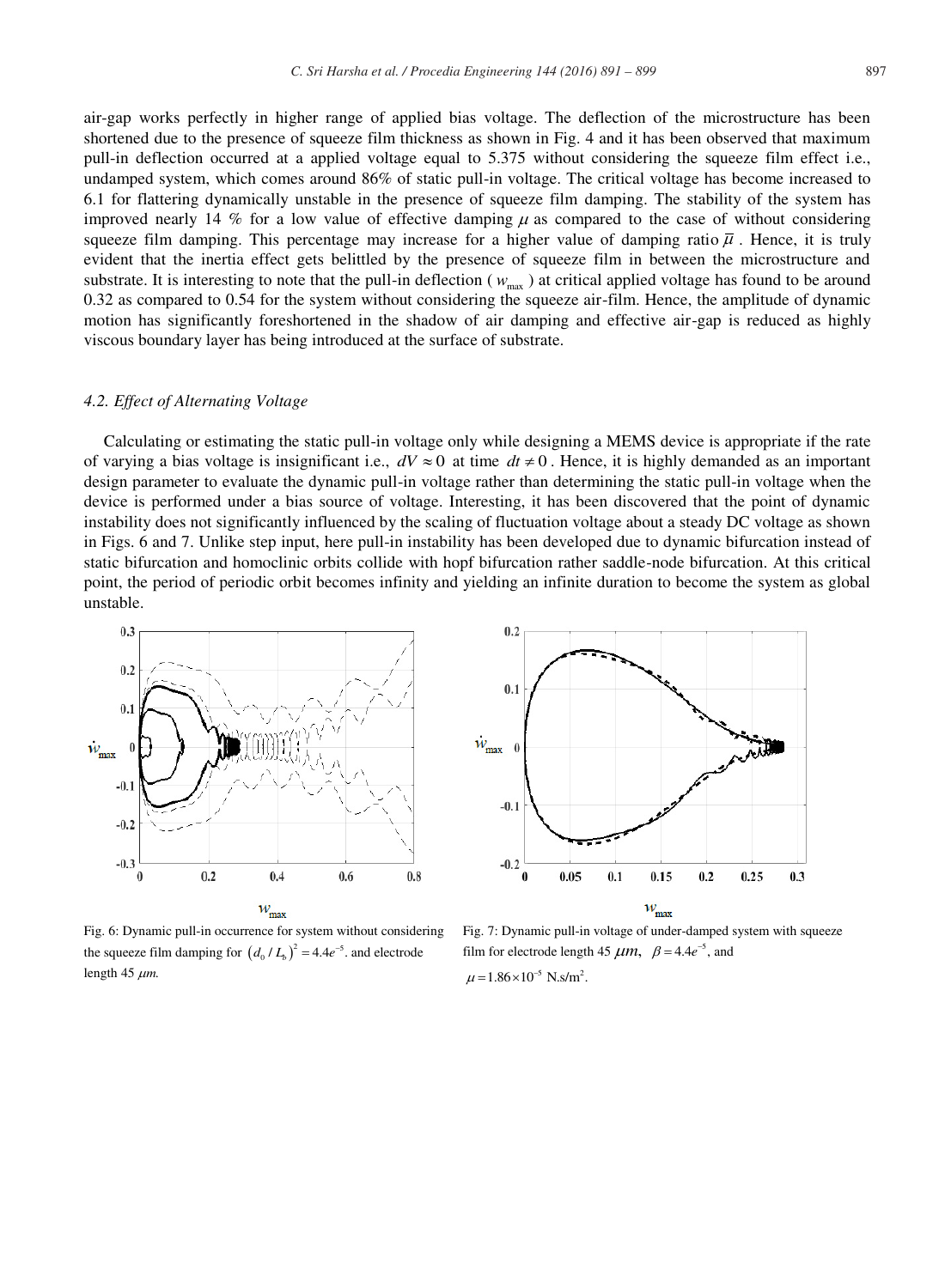



Fig. 8: Dynamic pull-in voltage of under-damped system with squeeze film for electrode length 45  $\mu$ m,  $\beta = 4.4e^{-5}$ , and  $\mu = 1.86 \times 10^{-5} \text{ N.s/m}^2$ .

Fig. 9: Time response of under-damped system with squeeze film for electrode length 45  $\mu$ m,  $\beta = 4.4 e^{-5}$ ,  $\mu = 1.86 \times 10^{-5}$  N.s/m<sup>2</sup>.

As observed in Figs. 3 and 5, at critical point, when a step voltage applied the movable structure is collapsed onto the ground electrode and for further increase in voltage, it remains on to the stationary electrode maintained a flat configuration. However, it is interesting to note that there is no upper limit of applied voltage for the flat configuration. When a combined DC and AC potential difference exists, at pull-in voltage, the movable structure will vibrate with an amplitude and digging periodically onto the ground electrode. For an alternating potential difference, the movable structure vibrate with amplitude of pull-in deflection occurred at the critical voltage. This amplitude increases with increase in value of AC component as shown in Fig. 7 and Fig. 8.

It is noteworthy and cleared from the Fig. 9 that influence of inertia is subservient in the presence of squeeze film effect and system has become a first order nonlinear vibratory system. As mentioned, the point of dynamic instability does not alter by the order or level of fluctuation of the applied voltage. However, the catastrophic failure may observe due to the degradation of fatigue resistance as the mechanical stresses incited into the movable structure are altered periodically during operation.

The initial displacement varies exponentially with time and reaches a steady state fixed solution when time goes infinity as shown in Fig. 9. The amplitude of exponentially varying response depends on the value of coefficient of squeeze film damping and spring constant and an aperiodic response may be observed for the microsystems under high influenced squeeze film effect.

# **5. Conclusions**

The significance of squeeze film damping and alternating actuation voltage on dynamic pull-in voltage calculation has been investigated. The effect of squeeze film and alternating actuation does not influence the system static stability which is appropriate and significant for steady voltage inputs. The structural stability has been improved by squeeze film effect as the overall damping constant gets higher when the air-gap thickness is relatively small. The higher order air-damping cannot be avoided for the deformation of micro-cantilever based instrument in MEMS is larger under the external excitations. It is also observed that with some initial conditions, chaotic behavior may be observed in the transient part of the response due to the squeeze film damping for few initial periods.

The dynamic pull-in voltage has been observed to be the same for all the form of bias voltages i.e., step input, harmonic input and combined AC and DC input. Notwithstanding, unlike the case of step input, here for combined AC and DC voltage, the movable electrode vibrate with mean pull-in deflection which results fatigue failure of the movable structure. Hence, a catastrophic collapse would happen from the fatigue failure.